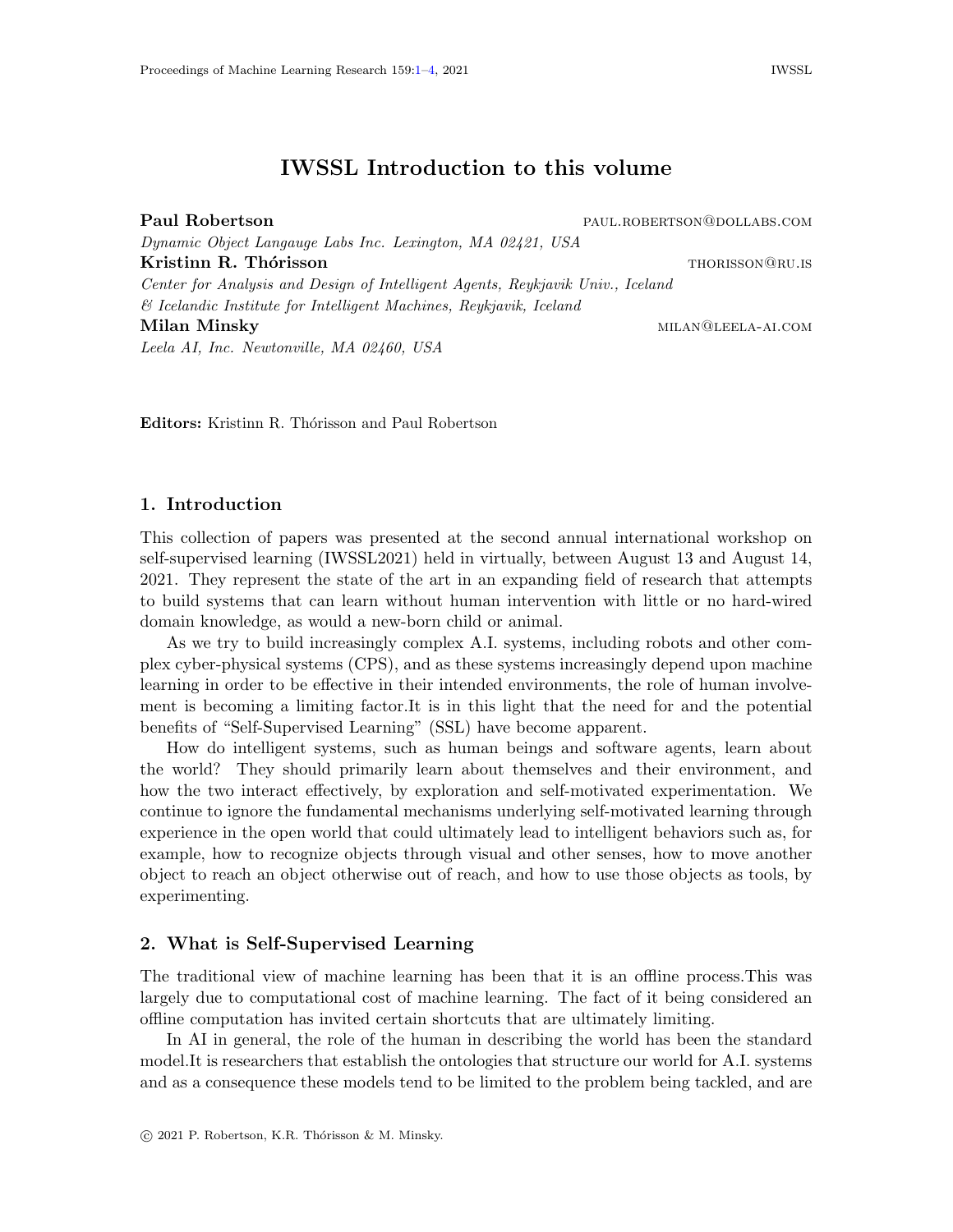thus limited in their applicability to other, even similar domains.A baby, human or animal, is not born into the world with a rich ontology, it is left to find out what is important and how things are related.

In the rush to produce high-performing intelligent systems (e.g. problem solvers, classifiers), and to work within the constraints of limited memory and processing power, we have jumped directly to hand-crafted actions, often encoded using PDDL (Planning Domain Definition Language). Such systems are notoriously brittle as the number of rules tends to be small and overly specified. These do not address the core features of cognition and are not the intelligent robotic systems of the future that we are expecting.

Rules learned through experimentation or mimicking tend to be more numerous and less brittle. Moreover, we may need other knowledge representation structures than rules to account for incremental open-ended learning and cognitive development. We believe that ultimately self-motivated learning will fuel the next wave of intelligent systems. These will depend less on hand-crafted design and, in contrast to existing systems, will be adaptable to new environments, and more robust in the face of complexity and uncertainty in the real world.

The world is continually changing as are the demands that we put on our would-be intelligent systems. The cost of continually updating ontologies, rules and training data sets is ultimately limiting.We wish to build intelligent and autonomous systems that have as a primary capability the intelligence to learn the rules, learn the ontologies, absorb the training data, and to learn, without the supervision of its human creators.

Today, machine learning is almost entirely a victim of this view of the role of human designers to model the learning process and the notion that learning is an offline process.These will ultimately limit what can be done. In short the approach suffers from many weaknesses including that it doesn't scale.It takes too much human involvement of a complex nature to scale to having A.I. systems proliferate.They also suffer in that they do not generally have the ability to learn from their experience without a human in the loop.

With current methods (Deep Learning), when learning to recognize objects, we collect a very large number of examples which are hand- annotated using annotations that come from a human designed ontology. It is human designers that decide what is important and what represents good examples of the objects being recognized.This is a very costly endeavor which is often times unacceptable.The use of mechanical Turk to annotate images has allowed some early success stories but for specialized domains including, for example, classified objects, the approach is not viable long term.

For systems that see and act, in order to generate massive amounts of training data, we employ simulators that can run many times real life speed and can perform millions of iterations without wearing out the hardware for which it is designed to control.In many experiments, the transfer to a robot never happens, either because the transfer from a simulated world to a real world doesn't work well, or because for the experiment it is deemed sufficient to show off a simple simulation of a game world.There are many examples of such experiments in reinforcement learning that at first glance appear promising, but are ultimately limited by their human designers. A recent example is the success of Alpha-GO Zero to achieve a level of competence that exceeds the best living player after several millions of self-play games.The best living GO player has not played millions of games!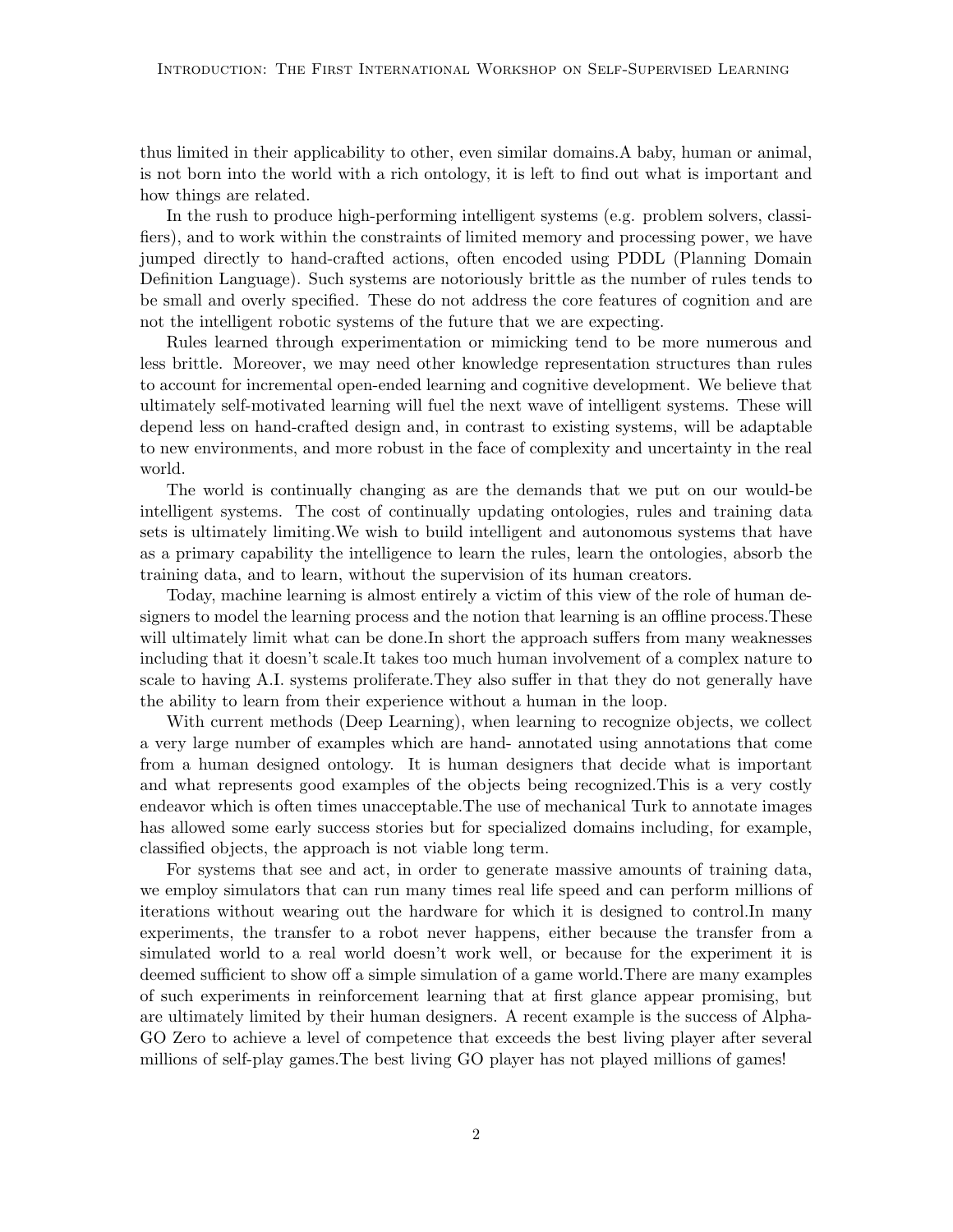We are presently experiencing an explosion of machine learning systems due in large part to the recent availability of low cost massively parallel computer architectures originally targeted at computer graphics (GPUs). These allow massive computations and high-speed simulations to perform learning and show that certain learning algorithms, given enough data and enough iterations can perform well. Hand-in-hand with the growth of affordable massive computation has come large affordable memory.These are the driving forces behind the current revolution in applications of machine learning.

In self-supervised learning, we can redirect the massive parallelism to serve the role of understanding the world through exploration, as would a baby or a new-born animal. The system, and not a human designer would decide what is important and what is not.What is related to what else would be learned too. In the self-supervised learning view of the world, it is the A.I. system, and not the human designers that would determine the ontology, the training sets, when to seek new examples, and when to update learning when new evidence suggests significant differences, such as between a leopard and a tiger.

Self-supervised learning is not just about a learning algorithm, it encompasses a range of learning related issues, such as motivation, intrinsic and extrinsic and the decision to explore versus act. As with Deep-Learning, tentative approaches and algorithms have been around for a long time, and as with Deep-Learning, the key to why SSL is ready to change the world is rooted in the availability of fast inexpensive, massively parallel processing architectures and large inexpensive memory. Similarly, as with Deep-Learning, we believe that ultimately, specialized chipsets for SSL will emerge to provide higher performance at a lower power utilization and a lower price.

#### 2.1. Benefits of a Self-Supervised Learning Approach

Robots and learning enabled systems that can continue to grow once deployed will be ultimately more robust to a changing world and more useful.By removing the (expensive) human from the loop, we can look forward to affordable intelligent devices, including robots and CPS.

Self-supervised learning means that the ground rules for a particular problem domain will not be baked in and so the systems will be able to learn to perform multiple different tasks, or to recognize different sensory patterns than were necessary for any particular problem.

Letting massively parallel machines learn what is important and how to act to achieve desirable outcomes will be dramatically cheaper than having humans define the learning problems for point problems.The principal reason why the self-supervised approach will come to dominate is that computing devices are cheaper than humans.In addition, learning systems can build models of the world based upon exploration much better than humans can reduce their knowledge to design rules.

## 3. In this volume

This volume presents four papers from the pandemic workshop, held virtually. Working from home without access to the laboratories invites reflection on our work and in the first paper of this volume, The Explanation Hypothesis in General Self-Supervised Learn $ing$ , Kristinn Thórisson argues that general self-supervised learning requires (a particular